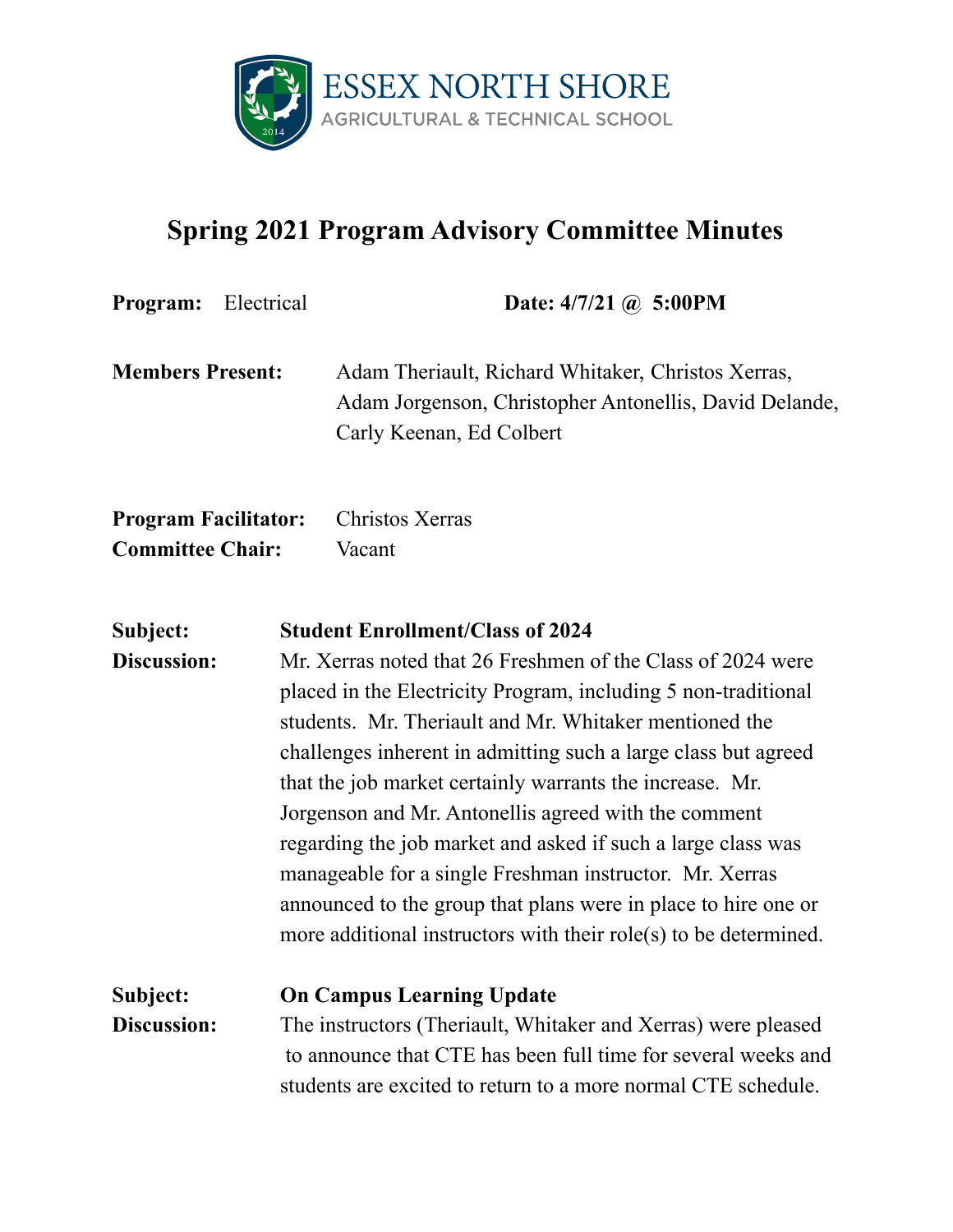

Mr. Whitaker pointed out the value of a structured schedule for CTE learning. Mr. Theriault noted that plans were in place to

bring the entire school back for full time CTE and academics by the end of April. Ms. Keenan, the student representative, commented on the difficulty of remote learning and the tedium of sitting in front of a computer screen for hours on end. She looked forward to the full CTE and academic schedule as she approaches graduation. Mr. Delande praised the efforts of the Electricity Program instructors and the instructors of all of the CTE programs. The instructors praised the administration for the thoughtful and calculated approach to education during the pandemic and are very optimistic about the remainder of the school year and the 2021-22 school year. Mr. Xerras noted that the outside program has seen a positive upturn with the addition of Mr. Whitaker, working with the Junior class on off campus projects including Habitat for Humanity in Wenham, and the Patton Homestead in Hamilton, and on campus projects including Larkin Cottage and the usual small electrical maintenance and general improvement work.

**Subject: Curriculum Bias/Programmatic Review**

**Discussion:** Completed at Fall 2020 meeting.

**Subject: Senior Portfolio Showcase**

**Discussion:** Mr. Xerras noted that the Senior Electricity Class has been wrapping up work on their senior portfolios and plan to present the showcases of their credentials and work on the morning of May 5. Advisory committee members were invited to attend the presentations virtually via zoom and were asked to look for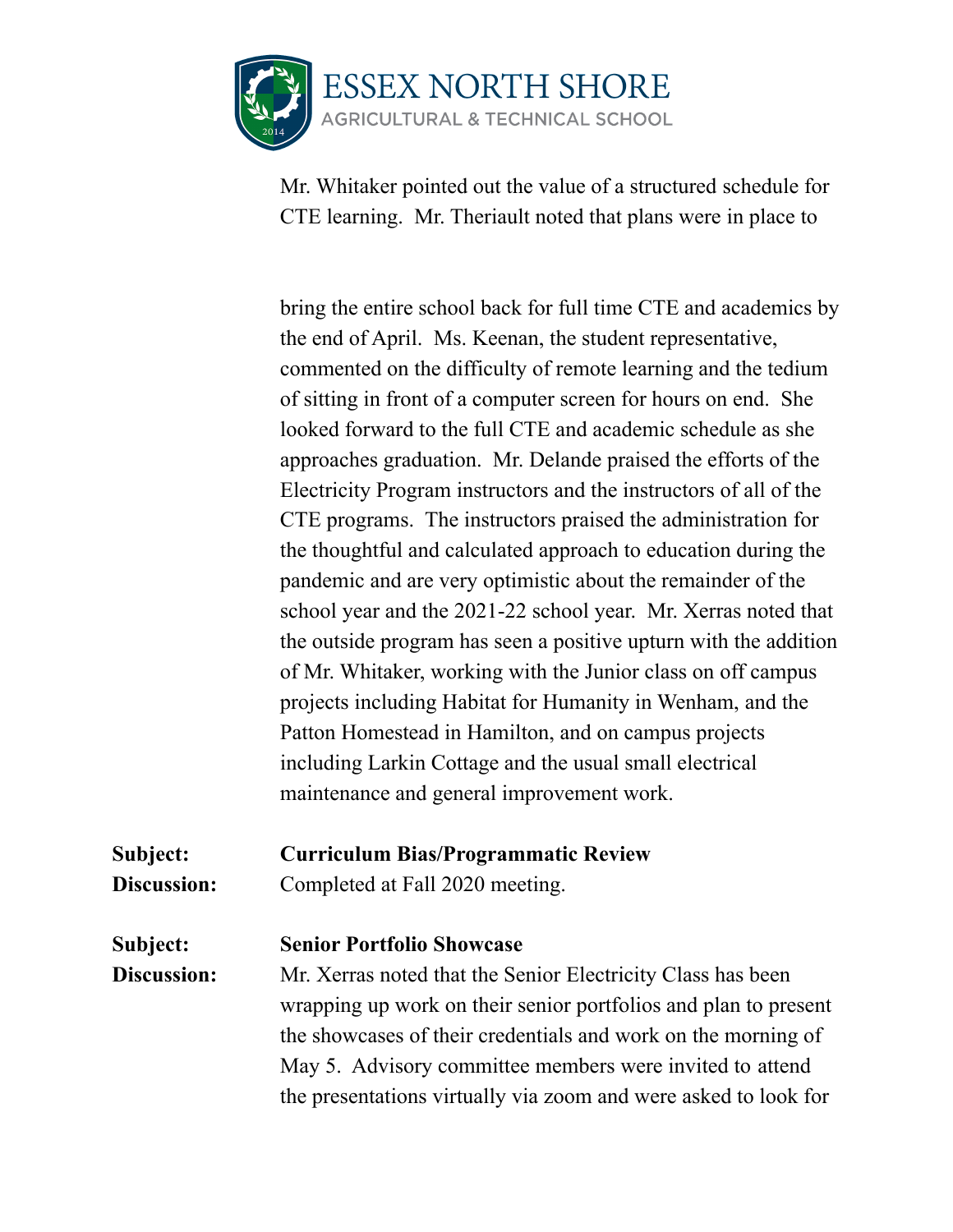

invitations to the annual event soon

## **Subject: Employee Outlook/Industry Trends Discussion:** Mr. Theriault mentioned his industry connections and association with several instructors at other Massachusetts Tech/Voc Electricity programs and noted that the Electrical Instruction community believes that employment will remain strong despite the pandemic set-back. Mr. Antonellis, representing organized labor, agreed with this, supported by Mr. Jorgenson. Mr. Colbert noted that in his many years in the industry, he has seen economic ups and downs, and stressed that the diversity of work in the electrical trade allows it to be less

impacted by such economic instability.

The discussion moved from Employment Outlook to Industry Trends and Mr. Delande noted the many sub-categories of electrical work including Fire Alarm, Security Systems, Control Wiring, and Data/Communications among others. Mr. Whitaker stated that these fields are discussed but that the Essex North Shore Electrical program has a philosophy of concentrating on the basic core concepts of electrical work. This comment was reinforced by Mr. Xerras who noted the long term success of the program and the many graduates who have earned Journeyman and Master Electrician licenses. Mr. Jorgenson, Mr. Antonellis, Mr. Delande, and Mr. Colbert applauded this approach and encouraged the instructors to continue along this track. Mr. Delande followed up with an update of recent product supply problems and the volatility of materials pricing as of late. The entire committee expressed hope that this problem would be resolved when the pandemic is declared over.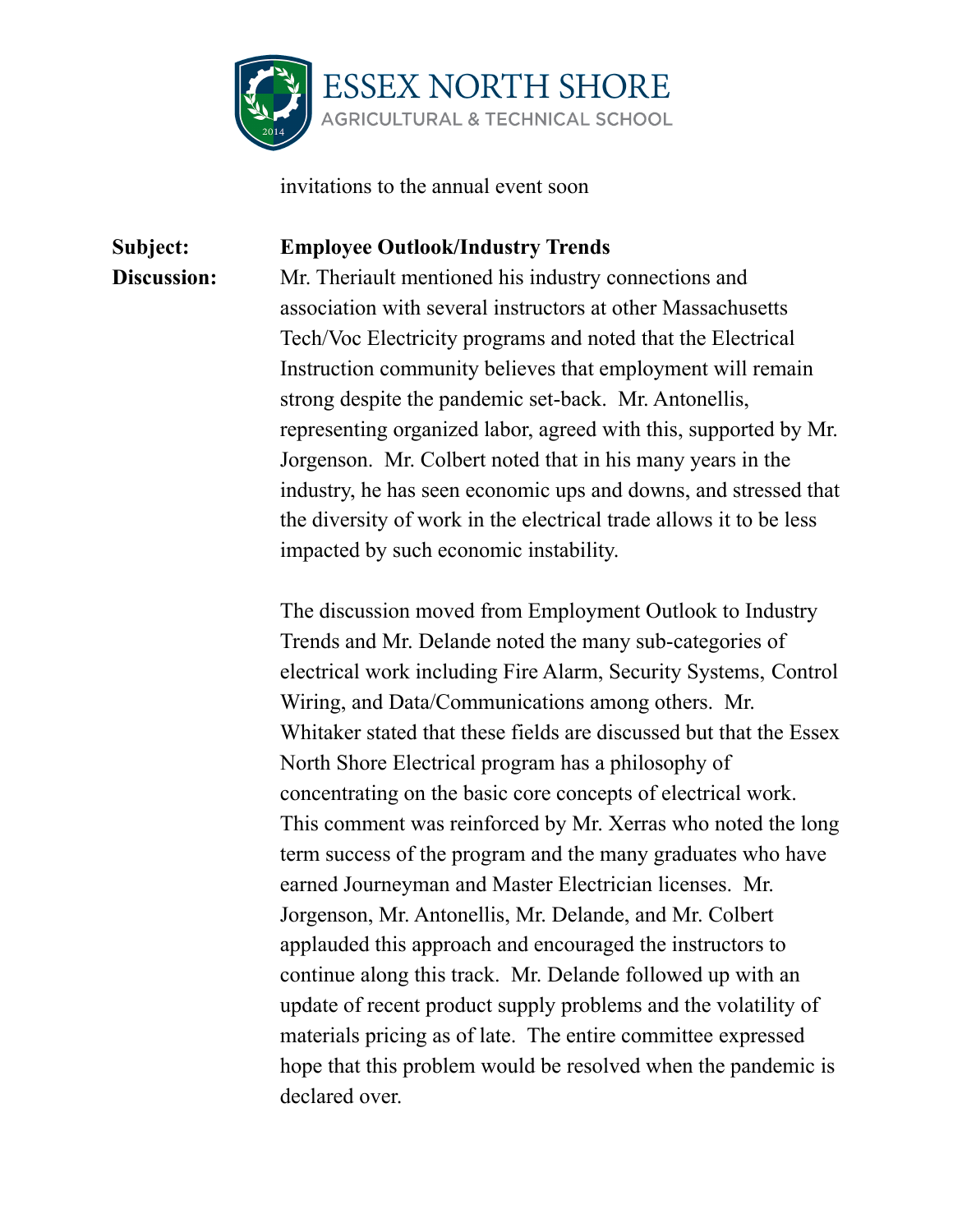

## **Subject: Recommendations for Program Discussion:** Mr. Jorgenson and Mr. Antonellis asked about student tools and if any specific equipment was needed. Mr. Theriault gave an update on the status of Freshman Tools, noting that the Freshman Tool kits are updated as the tools become worn out or broken, and that the upperclassmen are responsible for buying and maintaining their own tool kits. **Subject: New Business Discussion:** Mr. Xerras made a point to once again thank Mr. Antonellis of the IBEW for the donation of 25 2020 National Electrical Code Books back in November. Mr. Theriault and Mr. Whitaker reminded the committee that they drove across the North Shore just before the holidays to deliver these new books to the entire Sophomore Class. Mr. Colbert mentioned how important the Code Book is to the electrical trade and that he saw an article in the Salem News highlighting the Code Book Delivery. At the request of Ms. Bonnie Carr, Director of Workforce

Development and Adult Ed Director, Mr. Xerras noted the expansion of the "After Dark" Program. He detailed that the Program greatly expanded access to technical training and admitted local high school students to Essex North Shore for specific and intensive instruction in technical areas not available at the students'sending schools. The two-year programs allow juniors and seniors to attend Essex North Shore every afternoon for a two year course of study. In addition to the six After Dark programs already running, three new programs including Auto Tech, Electrical, and Plumbing are planned for the 2021-22 school year. New instructor(s) are being planned for these programs.